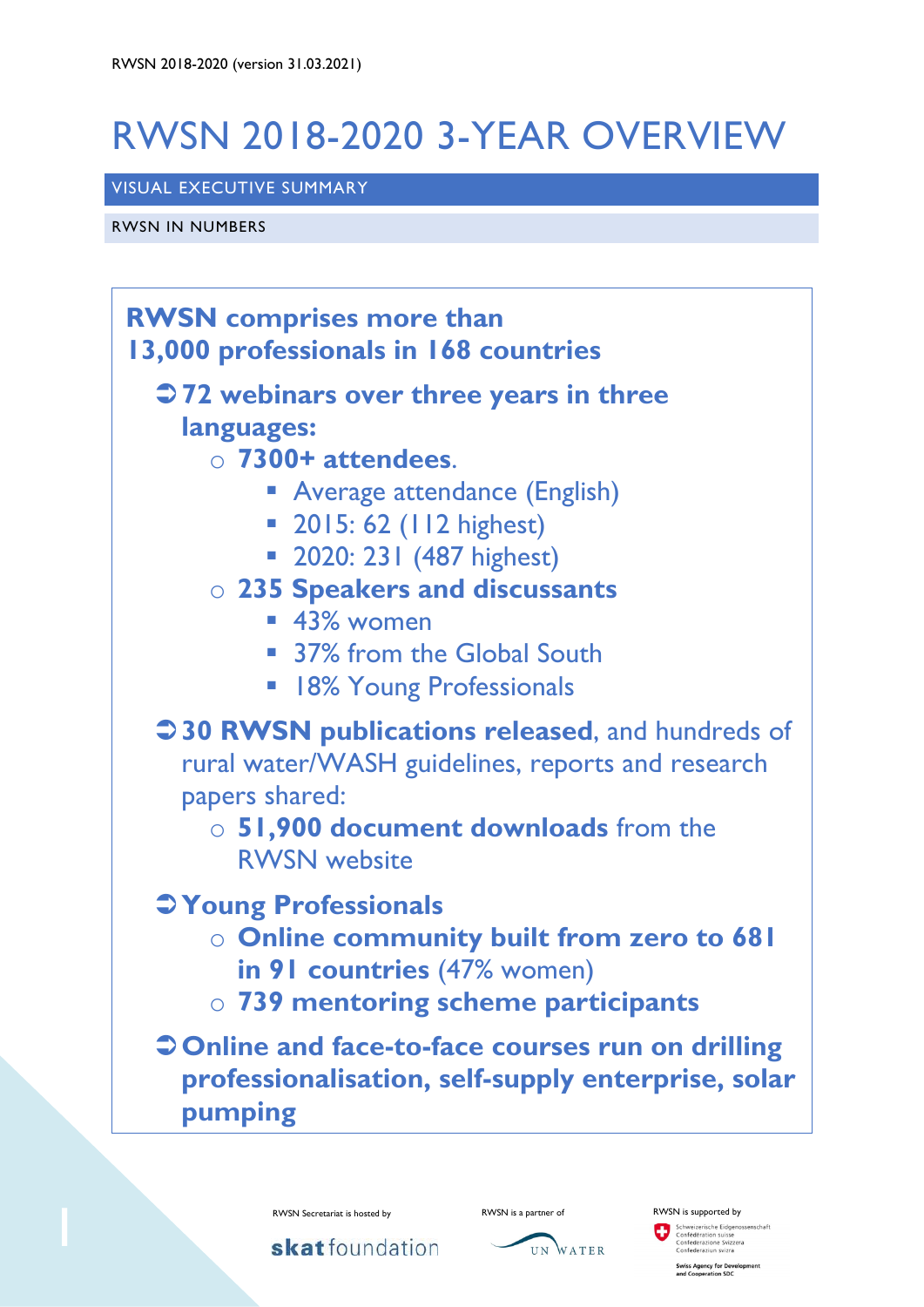





**Most member survey respondents have been men, but the proportion of women has been improving since 2015.**

(463 responses in 2020)

women women.<br>Women women

**40% of webinar registrants have been women**

Female Male Would rather not say

skat foundation



**Agency for Deve**<br>poperation SDC

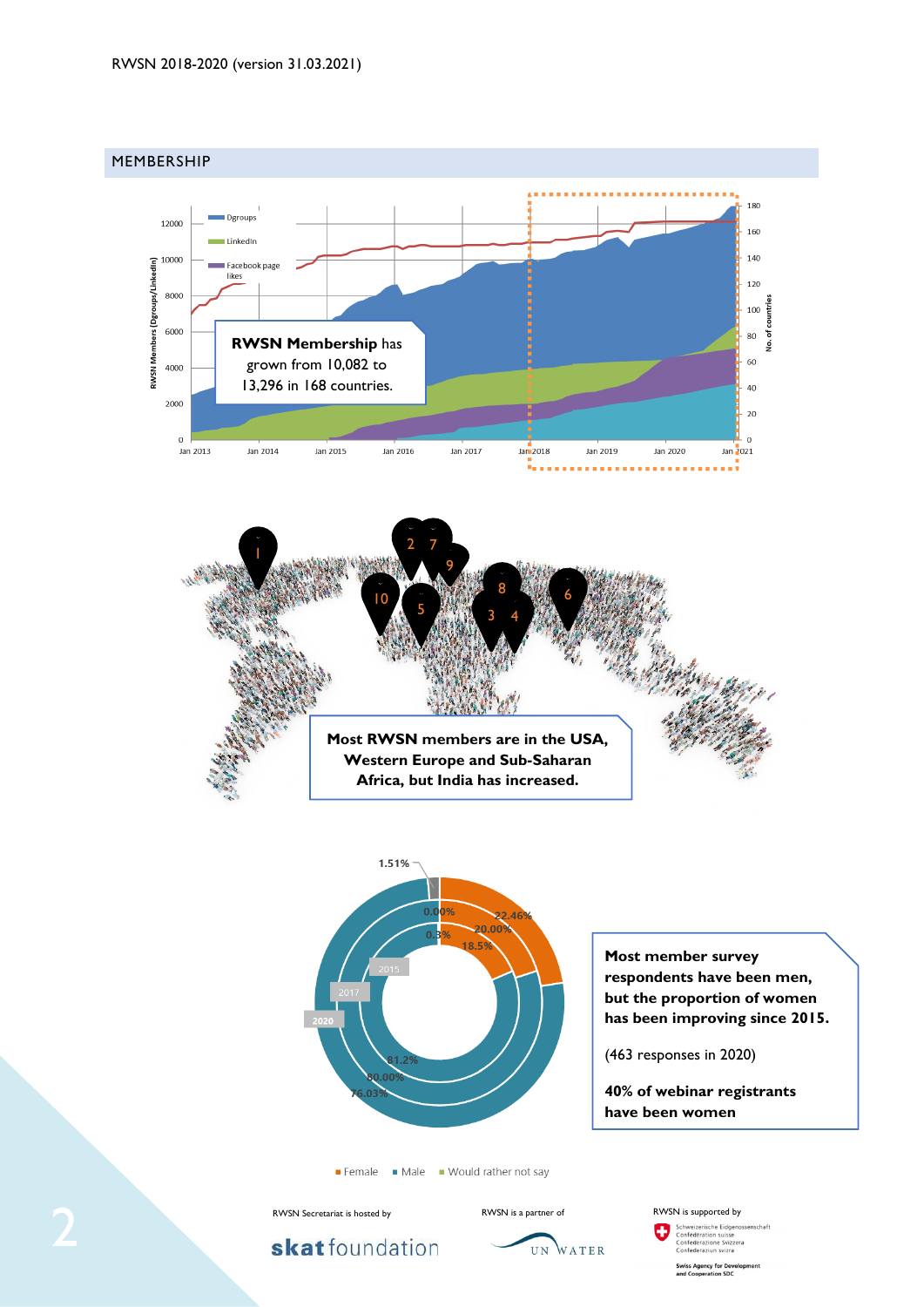### USEFULNESS TO MEMBERS

From 2020 Member Survey

I learned a lot on inclusive WASH especially on design considerations for access by people with disabilities. Through the guidance therein, we reviewed most of our designs to ensure inclusivity.

> I have encouraged the pump minders to form an association which will be monitoring the activities of all pump minders in the district. this has helped in the trace and of replenishment of the SOMAP *(Zambia national management scheme).*

I regularly share information from the D-Groups with colleagues within UNHCR. Also the various resources produced by UPGro. Where appropriate I have put colleagues in contact with individuals from the RWSN network of practitioners. We have collaborated on CapNet Training and look forward to disseminating the technical videos that have been developed through partners in the RWSN network.

> The Dgroups discussions and webinars enable me to stay aware of recent research and issues in rural water supply which is important. For example the current discussion about de-colonising WASH knowledge with contributions from different stakeholders provides valuable insights to the discussions we are having in WaterAid about implications of racism on our organisation and the sector.

WHO webinar on how to use their database was very useful. We used the WHO procedure (which was shared on RWSN) to produce alcohol-based hand rub for handwashing facilities, both in our office and in health care facilities

> Estamos definiendo situación de país ante el ODS 6 y nos ha presentado experiencia de cómo otros países está resolviendo con inversiones, tecnología, alianzas y desarrollo de capacidades (We are defining country status for SDG6 and have been presented with experience of how other countries are resolving with investment, technology, partnerships and capacity building)

Use of its literature for training purposes and references, especially in the field of manual drilling maintenance of hand pumps

RWSN Secretariat is hosted by **RWSN** is a partner of **RWSN** is supported by

skat foundation



ss Agency for Development<br>Cooperation SDC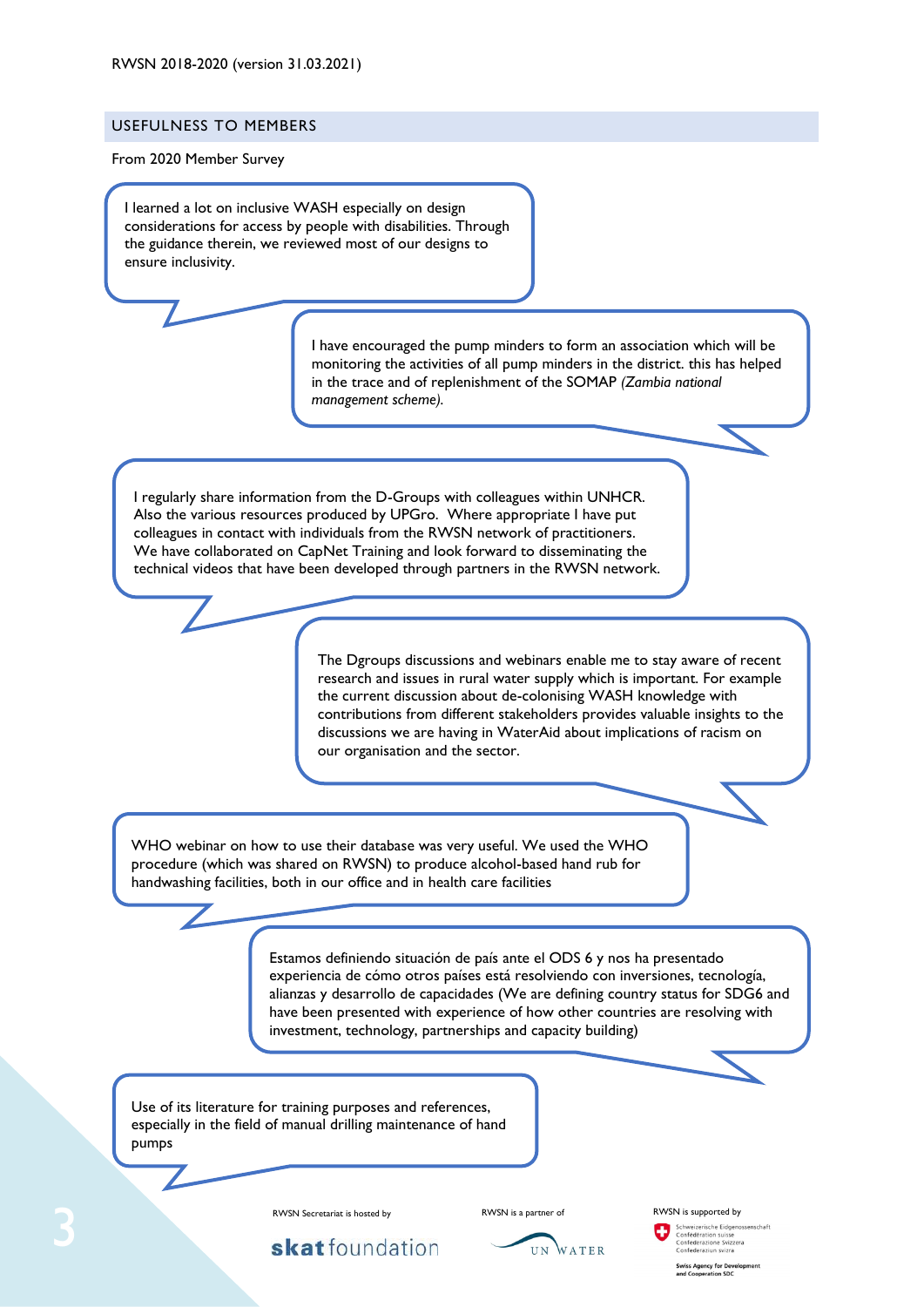

### What do you see as being the unique added value that you get from RWSN? (565 responses)

Do you think that RWSN has helped to advance your work in rural water supply sector through promoting better use of knowledge and improving professionalism? (575 responses)









4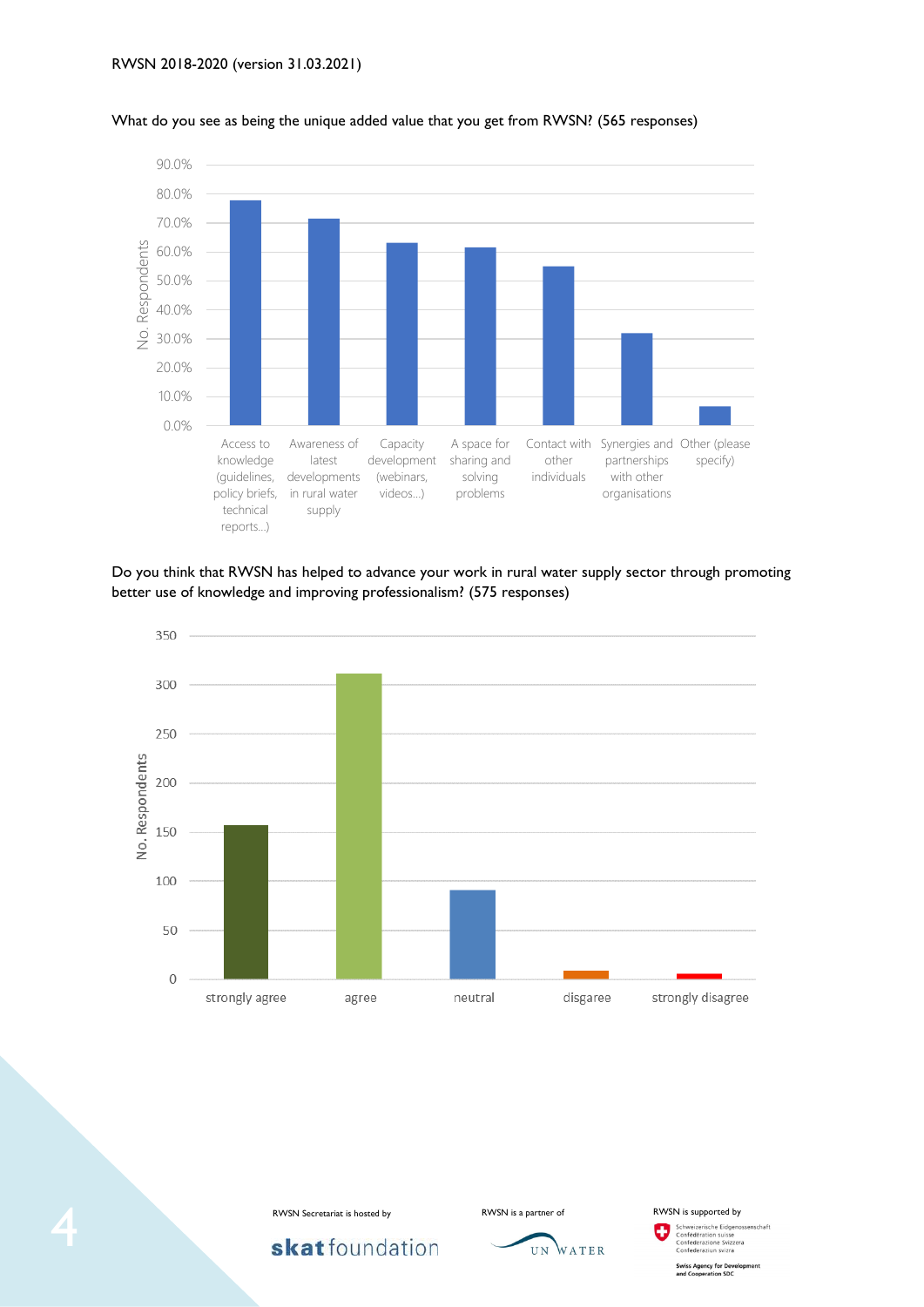# RWSN PUBLICATIONS 2018-2020

## RWSN (KNOWLEDGE EXCHANGE PUBLICATIONS)



[The 2019 RWSN directory of](https://www.rural-water-supply.net/en/resources/details/861)  [rural water supply services, tariffs,](https://www.rural-water-supply.net/en/resources/details/861)  [management models and lifecycle](https://www.rural-water-supply.net/en/resources/details/861)  [costs](https://www.rural-water-supply.net/en/resources/details/861)



[Le répertoire RWSN 2019 des](https://www.rural-water-supply.net/en/resources/details/863)  [services, tarifs, modes de gestion](https://www.rural-water-supply.net/en/resources/details/863)  [et coûts globaux](https://www.rural-water-supply.net/en/resources/details/863)  [d'approvisionnement en eau](https://www.rural-water-supply.net/en/resources/details/863)  [rurale](https://www.rural-water-supply.net/en/resources/details/863)

 $\mathcal{R}_{\text{nm}}$ 



 $R_{Rursa}$ 

### Summary of RWSN E-discussion

Responding to the Current COVID-19 Crisis: Questions, Resources, and Implications for Rural Water Supply at the Operational Level



[Summary of RWSN E-discussion](https://www.rural-water-supply.net/en/resources/details/920)  [Responding to the Current](https://www.rural-water-supply.net/en/resources/details/920)  [COVID-19 Crisis: Questions,](https://www.rural-water-supply.net/en/resources/details/920)  [Resources, and Implications for](https://www.rural-water-supply.net/en/resources/details/920)  [Rural Water Supply at the](https://www.rural-water-supply.net/en/resources/details/920)  [Operational Level](https://www.rural-water-supply.net/en/resources/details/920)





[Étape charnière du secteur du](https://www.rural-water-supply.net/en/resources/details/932)  [forage manuel en République](https://www.rural-water-supply.net/en/resources/details/932)  [Démocratique du Congo](https://www.rural-water-supply.net/en/resources/details/932) Rural Water Supply Network



 $\left[\begin{array}{cc} a & b \\ c & d \end{array}\right]$ Social accountability for rural [water services](https://www.rural-water-supply.net/en/resources/details/797) – e-discussion





[A Turning Point for Manual](https://www.rural-water-supply.net/en/resources/details/930)  **Drilling in the Democratic** [Republic of](https://www.rural-water-supply.net/en/resources/details/930) Congo

skat foundation

Concerns about corrosion and the<br>quality of handpump components in<br>Burkina Faso and beyond



Dr Berstm Dan

[Concerns about corrosion and](https://www.rural-water-supply.net/en/resources/details/867)  the quality of handpump [components in Burkina Faso and](https://www.rural-water-supply.net/en/resources/details/867)  [beyond](https://www.rural-water-supply.net/en/resources/details/867)



The SOMAP Experience, Zambia

[The SOMAP Experience, Zambia](https://www.rural-water-supply.net/en/resources/details/926)

Summary of RWSN E-discussion & Thurs Cost effective ways to leave no-one behind in rural water and sanitation



[Cost effective ways to leave no](https://www.rural-water-supply.net/en/resources/details/856)[one behind in rural water and](https://www.rural-water-supply.net/en/resources/details/856)  sanitation – [e-discussion](https://www.rural-water-supply.net/en/resources/details/856)





 $ch<sub>1</sub>$ σ

**Swiss Agency for Development**<br>and Cooperation SDC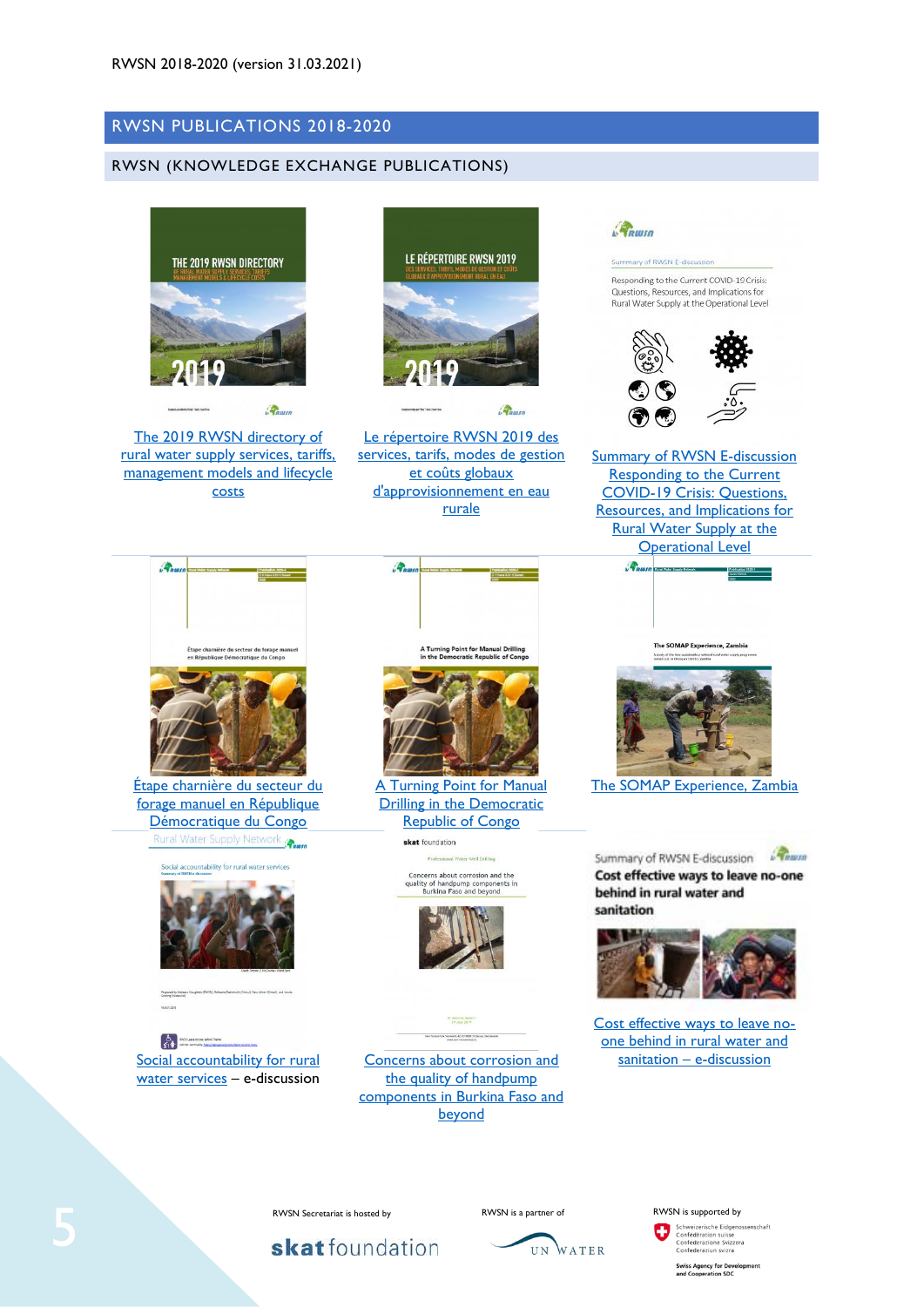

**Swiss Agency for Development**<br>and Cooperation SDC

6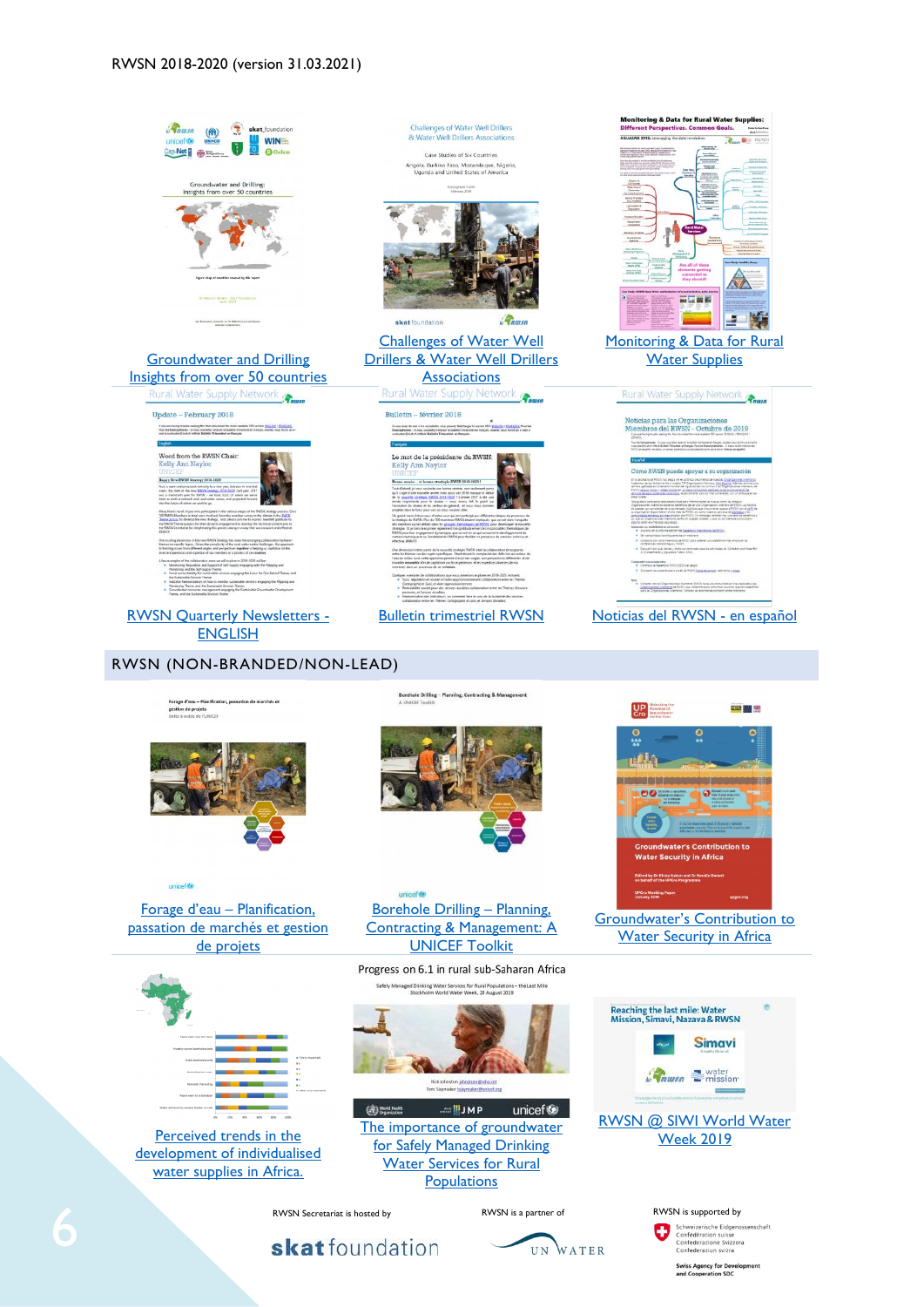# RWSN (ACTIVITY REPORTS)



**RWSN Mentoring Programme for Young** Professionals<br>2020 Mid-year assessment: Summary  $\bullet$ .<br>We would like to thank the Swiss Development Cooperation or



RWSN Mentoring Programme for Young Professionals 2020 Mid-year assessment: Summary [RWSN Annual Report 2019](https://www.rural-water-supply.net/en/resources/details/896) [RWSN Annual Report 2018](https://www.rural-water-supply.net/en/resources/details/851)

unicefte **Skat**\_foundation

Professionalising Groundwater Development<br>In Zambia

[Borehole Drilling Supervision](https://www.rural-water-supply.net/en/resources/details/827)  [Short Course, Zambia \(2018\)](https://www.rural-water-supply.net/en/resources/details/827)

 $[100] The AAA\&\,{\rm Max\ linear\,} R$  For Fearbatics, Valency 42, OY1000 Is Galler, Sectionist<br>  $\alpha$  in the Decay of Walency 42, OY1000 Is Galler, Sectionist<br> 2010 Is an interaction and Decay and Section and Decay and Section and Decay









[Professional Management of](https://www.rural-water-supply.net/en/resources/details/814)  [Water Well Drilling Projects and](https://www.rural-water-supply.net/en/resources/details/814)  [Programmes Online Course 2018](https://www.rural-water-supply.net/en/resources/details/814)



[Improving the Professionalism in](https://www.rural-water-supply.net/en/resources/details/808)  [the Drilling Sector for Cost-](https://www.rural-water-supply.net/en/resources/details/808)[Effective Boreholes in Madagascar](https://www.rural-water-supply.net/en/resources/details/808)

| Castlerette<br><b>Kinsula Roycle</b><br><b><i><u><u>Radionals</u></u></i></b><br>Objective of EMSA's Hoong Professionals engagement in vingal<br>EWOF's role in engaging with young people.<br>Telesting and young philosophy and an adult increased<br><b>Itakeholder</b> magaing<br>Proposed Articlies for Herita (2018-2020)<br>Hilar 2: Defining and enlarging FMISV's community of unung professionals<br>Nike 2. Facilitate capacity historing of worsng professionals, and knowledge exchange is<br>tuning and spring mandant.<br>Nike 3: Roong professional representation in FAISA's activities<br>Filter 4. RADN'Young professionals awarts<br>Fropound timeline of youth Angagement activities (2018-2020)<br><b>Ancient</b> | strategy           |  |
|-----------------------------------------------------------------------------------------------------------------------------------------------------------------------------------------------------------------------------------------------------------------------------------------------------------------------------------------------------------------------------------------------------------------------------------------------------------------------------------------------------------------------------------------------------------------------------------------------------------------------------------------------------------------------------------------------------------------------------------------|--------------------|--|
|                                                                                                                                                                                                                                                                                                                                                                                                                                                                                                                                                                                                                                                                                                                                         |                    |  |
|                                                                                                                                                                                                                                                                                                                                                                                                                                                                                                                                                                                                                                                                                                                                         |                    |  |
|                                                                                                                                                                                                                                                                                                                                                                                                                                                                                                                                                                                                                                                                                                                                         |                    |  |
|                                                                                                                                                                                                                                                                                                                                                                                                                                                                                                                                                                                                                                                                                                                                         |                    |  |
|                                                                                                                                                                                                                                                                                                                                                                                                                                                                                                                                                                                                                                                                                                                                         |                    |  |
|                                                                                                                                                                                                                                                                                                                                                                                                                                                                                                                                                                                                                                                                                                                                         |                    |  |
|                                                                                                                                                                                                                                                                                                                                                                                                                                                                                                                                                                                                                                                                                                                                         |                    |  |
|                                                                                                                                                                                                                                                                                                                                                                                                                                                                                                                                                                                                                                                                                                                                         |                    |  |
|                                                                                                                                                                                                                                                                                                                                                                                                                                                                                                                                                                                                                                                                                                                                         |                    |  |
|                                                                                                                                                                                                                                                                                                                                                                                                                                                                                                                                                                                                                                                                                                                                         |                    |  |
|                                                                                                                                                                                                                                                                                                                                                                                                                                                                                                                                                                                                                                                                                                                                         |                    |  |
|                                                                                                                                                                                                                                                                                                                                                                                                                                                                                                                                                                                                                                                                                                                                         |                    |  |
|                                                                                                                                                                                                                                                                                                                                                                                                                                                                                                                                                                                                                                                                                                                                         |                    |  |
|                                                                                                                                                                                                                                                                                                                                                                                                                                                                                                                                                                                                                                                                                                                                         |                    |  |
|                                                                                                                                                                                                                                                                                                                                                                                                                                                                                                                                                                                                                                                                                                                                         |                    |  |
|                                                                                                                                                                                                                                                                                                                                                                                                                                                                                                                                                                                                                                                                                                                                         |                    |  |
|                                                                                                                                                                                                                                                                                                                                                                                                                                                                                                                                                                                                                                                                                                                                         |                    |  |
|                                                                                                                                                                                                                                                                                                                                                                                                                                                                                                                                                                                                                                                                                                                                         | <b>Alsout BWSN</b> |  |

[RWSN Young Professionals](https://www.rural-water-supply.net/en/resources/details/806)  [Engagement Strategy \(2018\)](https://www.rural-water-supply.net/en/resources/details/806)





### [Professional Management of](https://www.rural-water-supply.net/en/resources/details/881)  [Water Well Drilling Projects &](https://www.rural-water-supply.net/en/resources/details/881)  **[Programmes](https://www.rural-water-supply.net/en/resources/details/881)**



Good practice for borehole [drilling in Burkina Faso](https://www.rural-water-supply.net/en/resources/details/849)

skatfoundation



**Swiss Agency for Development<br>and Cooperation SDC**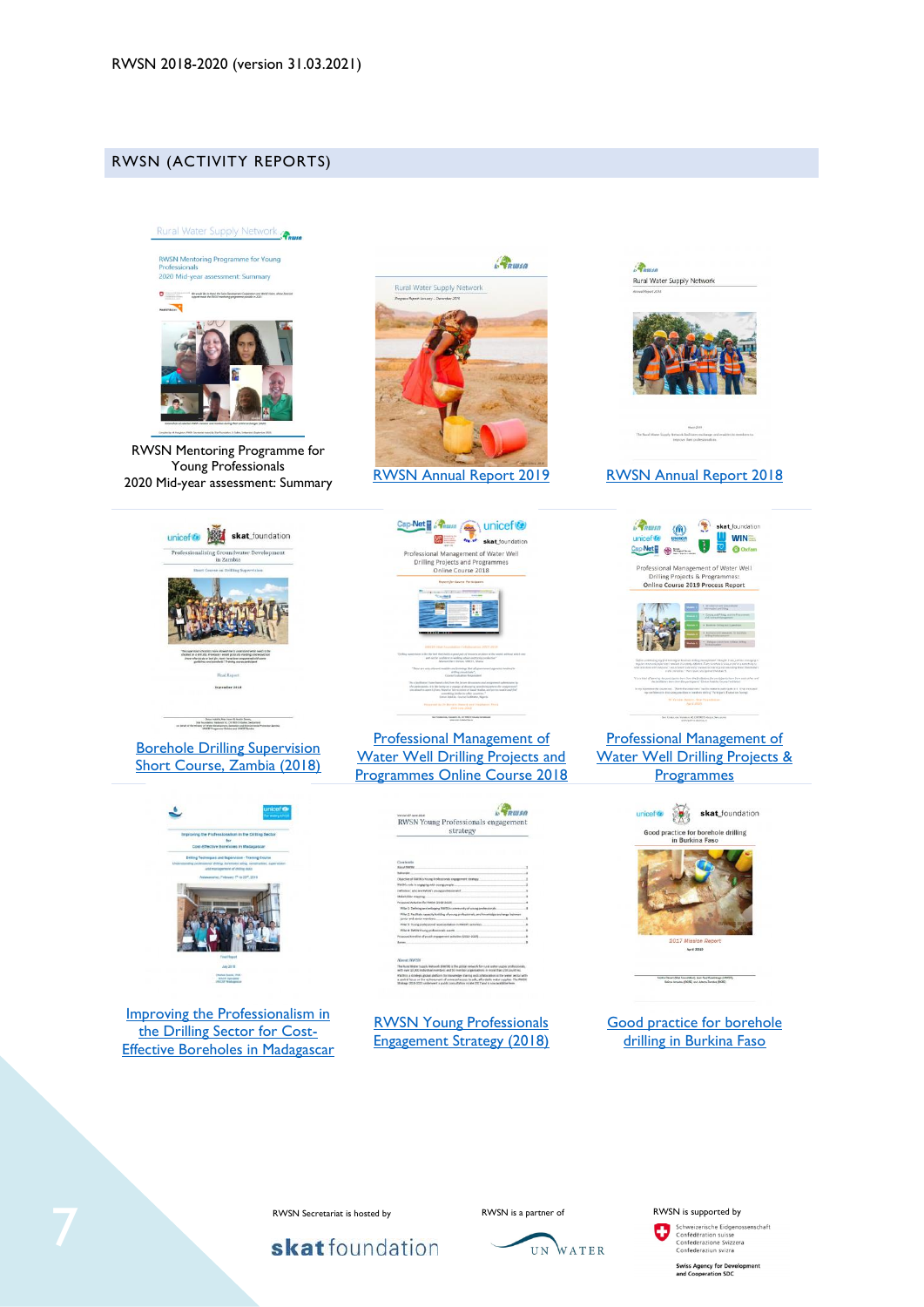# FINANCIAL SUMMARY

Audited accounts available on request. In-kind contributions for 2020 still being collated and verified.

### EXPENDITURE

RWSN Expenditure (15.03.2018-31.12.2020) Total: CHF 2.22 Million





# RWSN Income (15.03.2018-31.12.2020) Total: CHF 2.25 Million

SDC/FDFA (current agreement, final payment pending) UPGro Programme

| <b>■ZH2O Drink and Donate</b>             | □ SF Allocation from general donations                 |
|-------------------------------------------|--------------------------------------------------------|
| UNICEF (Drilling Professionalisation PCA) | ■ Skat Project Fund                                    |
| <b>■UNOPS/WSSCC</b>                       | REACH Programme                                        |
| ■WaterAid (Secretariat Contribution)      | AfDB (Rural Water Supply & San. Initiative)            |
| <b>■The World Bank</b>                    | ■ Skat Project Fund (Drilling Professionalisation PCA) |
| ■ Volkart Foundation                      | $\Box$ Oxfam                                           |
| ■ World Vision                            |                                                        |

8

skat foundation



Schweizerische Eidgenoss chaft u. ichweizerische Eidgenoss<br>Confédération suisse<br>Confederazione Svizzera<br>Confederaziun svizra

**Swiss Agency for Development<br>and Cooperation SDC**